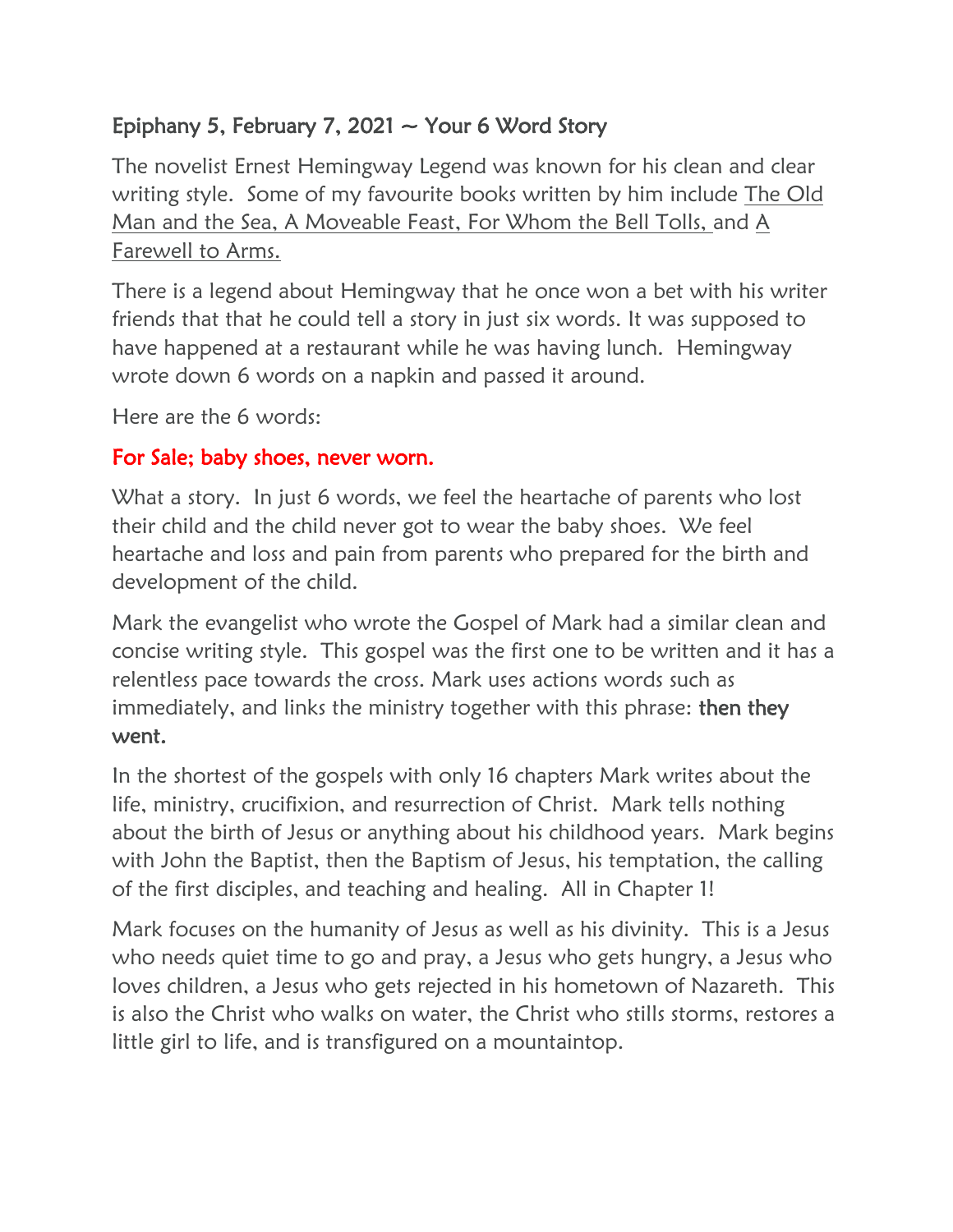In our passage appointed for the  $5<sup>th</sup>$  Sunday after Epiphany, Jesus and his disciples have just left the synagogue in Capernaum. They return to their home base  $\sim$  the home of 2 brothers who are also disciples, 2 fishermen named Simon Peter and Andrew. Peter's mother-in-law was sick and in bed with a fever. In the story-telling technique of Hemingway, we learn a lot from this short phrase.

## Now Simon's mother-in-law was in bed with a fever. Mark 1:30

What do we learn? We learn that Simon Peter is married, that he cares for his mother-in-law because he mentions that she is sick and in bed. He even knows her symptoms. She has a fever. We do not however know her name. We do know that she is loved as the first thing that the disciples tell Jesus when he enters their home is that she is sick. They ask and Jesus immediately responds with action.

What happens next? Jesus goes into the bedroom of the mother-in-law, "took her by the hand and lifted her up." (Mark 1:31). The woman is immediately healed ("the fever left her" Mk 1:31) and "she began to serve them." Now this doesn't mean that the only reason Simon Peter asked Jesus to heal his mother-in-law was so she could get up and cook supper!

The Greek word that Mark, the author of the gospel uses for the word SERVE is DIAKONIA. From this word we get DEACON. When a deacon is ordained in the church, he or she is called to SERVE. That is their primary responsibility and when they serve those in need, it is as if they are serving Christ himself. The new deacon imitates Christ and takes on the ministry of a servant. Jesus came to serve and not to be served.

Peter's mother-in-law takes on the ministry of a deacon.

Mark uses the same word, DIAKONIA, for the temptation of Jesus. Again, in Mark's brief style, here is what Mark writes about the temptation;

Jesus was in the wilderness forty days, tempted by Satan, and he was with the wild beasts and the angels waited on him.

The angels waited on Jesus  $\sim$  that is, they served him. Peter's mother-inlaw served them  $\sim$  that is, she waited on them. She was doing ministry, the